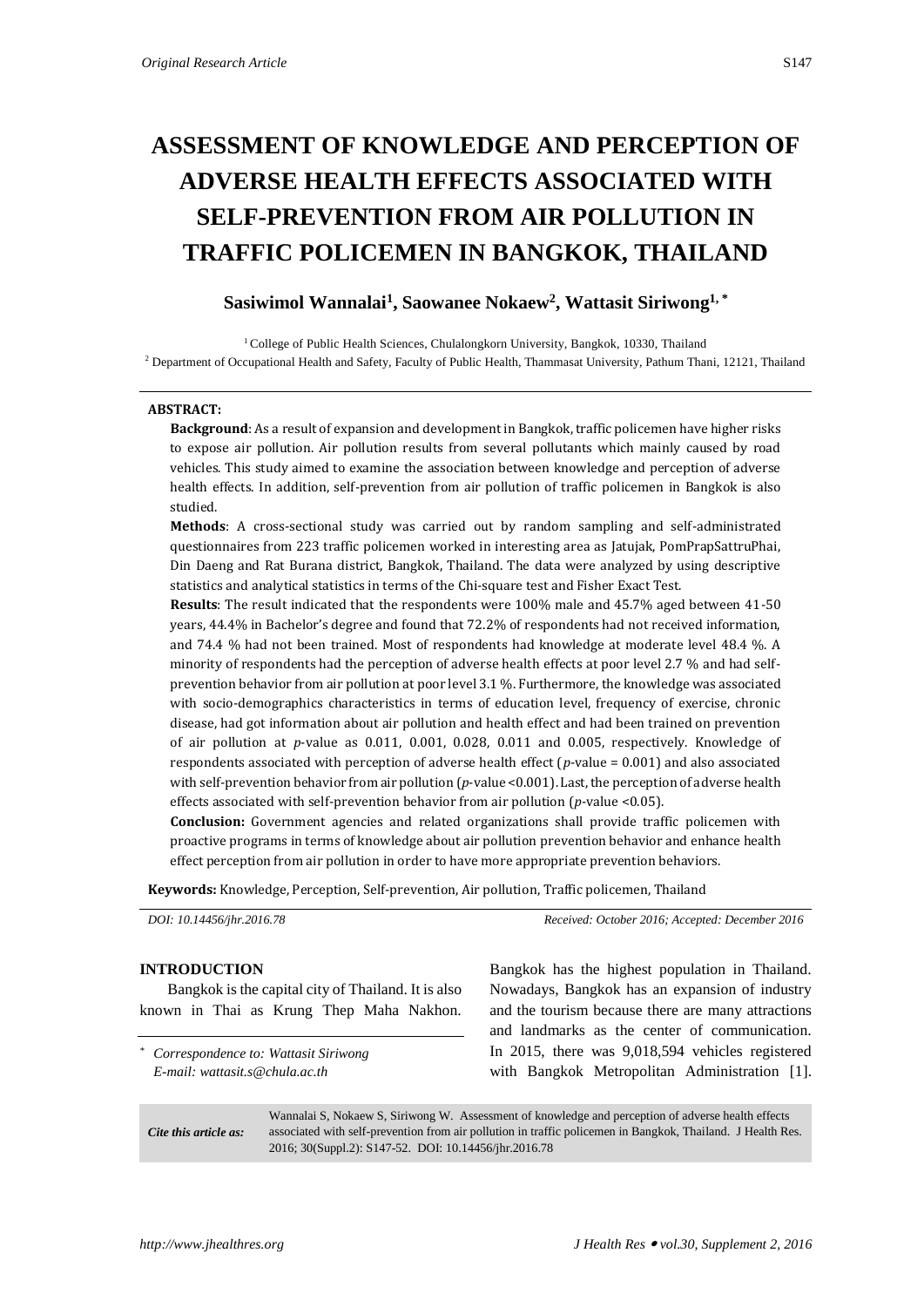Therefore, the transportation of vehicles generated the dust on the road more blown becoming suspended particles in the air  $(PM<sub>2.5</sub>$  and  $PM<sub>10</sub>)$ , the roads in Bangkok have filled with suspended particles caused by road vehicles.

From the total dust monitoring in Bangkok, it found that 18 routes had PM<sub>10</sub> concentration exceeding standard level while 9 routes had total dust concentration and 1 route had  $PM_{2.5}$ concentration exceeding standard level in 2013 [\[2\]](#page-4-1). The suspended particles had an enormous impact on human in several aspects as a black smoke from the incomplete combustion of a motorcycle engine. This also caused allergies that reduce resistance to disease, headache, blurred vision, nausea, vomiting, and fatigue [\[3,](#page-5-0) [4\]](#page-5-1).

From these effects, it demonstrated that the people working in the high risk area especially the traffic policeman had health effect from air pollution. Traffic policemen had a high risk to exposure suspended particles because they were responsible for overseeing the state's security and orderliness of traffic as well as having the duty on the road regularly. Traffic policemen worked 8 hours per day and 5 days per week that led to health hazard. Moreover, some traffic policemen worked more than 10 - 14 hours per day and 46% of traffic policemen worked 7 days per week that could be face with suspended particles while working on the road in the rush hour traffic congestion [\[5\]](#page-5-2).

As the result, the researcher was interested in knowledge and perception toward self-prevention of traffic policemen in Bangkok which is considered of having the most traffic congestions. Nevertheless, few studies were examined the knowledge and perception toward self-prevention of traffic policemen principally in Bangkok, which are presently confront the suspended particles pollution situation ( $PM_{2.5}$  and  $PM_{10}$ ).

The objectives of this study were to assess level of knowledge, perception and self-prevention associate with the working area in traffic policemen and explore the association between each variables. Furthermore, this study also provided recommendations to improve the behavior of self-prevention from the suspended particles pollution as  $PM_{2.5}$  and  $PM_{10}$  in traffic policemen.

# **MATERIALS AND MERHODS**

This study was a cross-sectional study in interesting area as Jatujak, PomPrapSattruPhai, Din Daeng and Rat Burana District. There were 223

traffic policemen assessed the factors that associated with the traffic policeman. This study set 2 aspects of inclusion criteria as the traffic policemen who had the responsibility to work at outside of police station and who was age in the range of 20 - 60 year olds as well as 3 exclusion Criteria as the traffic policemen who were responsible for sedentary work in offices, who never worked on the traffic duty that could be assumed they were not exposed to traffic-related pollution, and who had a duration of working as policeman less than 1 year. Sampling collection process, the ethic was approved the consideration part and passed the permission to be collected the data. Moreover, the questionnaires were pilot tested from 30 Bangkean traffic policemen for validation and collected real data from policemen who work at Jatujak, PomPrapSattruPhai, Din Daeng and Rat Burana district in Bangkok. Lastly, the data were analyzed by using SPSS 16.0 version to interpret data for final report.

# **Research instrument**

The questionnaire comprises four parts, 1) Sociodemographic that represent fundamental aspects that affect exposure, susceptibility, or disease diagnosis and treatment focused on general information [\[6\]](#page-5-3). 2) The knowledge that means the basic elements that the policemen can learn from experience or training enable them to express their own self-prevention [\[7\]](#page-5-4). Knowledge used 1 score as correct answer and 0 score as wrong answer. The total scores were 15 that could be classified into 3 groups as low  $(0 - 8$  Scores), moderate  $(9 - 12)$ Scores) and high (12 -15 Scores) by using Bloom's cut off point-60%-80% [\[8\]](#page-5-5). 3) The perception of adverse health effect that related to individual opinion, attitude, thought and belief including risk of diseases [\[9,](#page-5-6) [10\]](#page-5-7). The perception used Likert's scale: 1, 2, 3, 4, 5 with 5 was the most score in the positive meaning. The perception had scores varied from 1 - 75 that were categorized into 3 levels as poor (1 - 44 Scores), moderate (45 - 59 Scores) and good (60 - 75 Scores) [\[11\]](#page-5-8). 4) The self-prevention means individual target group express their behaviors in order to air pollution prevention which concentrates personal protective equipment, personal hygiene and preventive behaviors [\[12\]](#page-5-9). The self-prevention had both positive and negative point of views as four rating scales. The self-prevention had scores varied from 1 - 100 and were categorized into 3 levels as were categorized into 3 levels as poor (1 - 59 Scores), moderate (60 - 80 Scores) and good (81 - 100 Scores) [\[13\]](#page-5-10).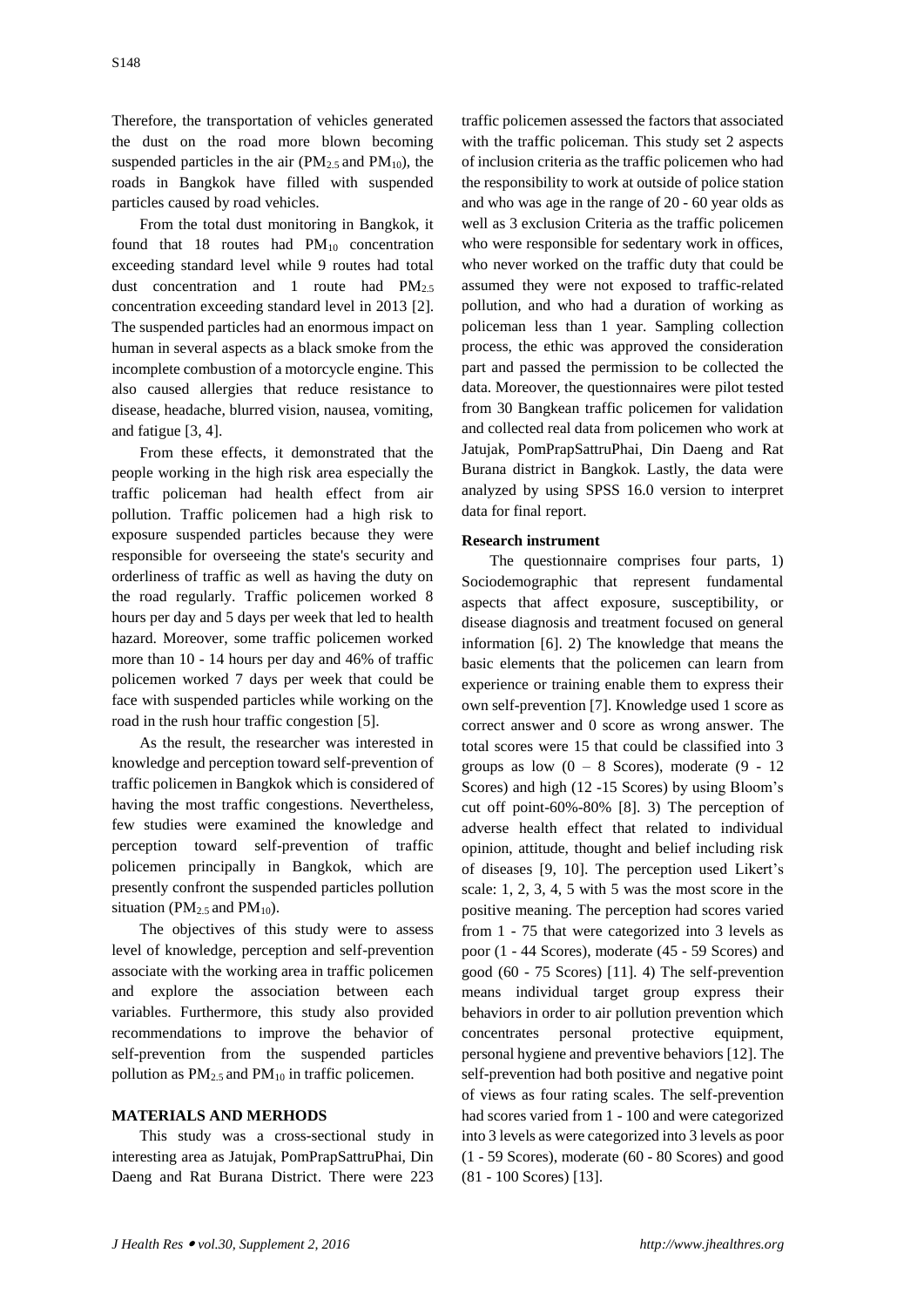**Table 1** Respondent's level of knowledge, perception scores and self-prevention scores (n = 223)

| <b>Knowledge level</b> | No. (%)   | <b>Perception score</b> | No. (%)   | <b>Self-prevention score</b> | No. (%)   |
|------------------------|-----------|-------------------------|-----------|------------------------------|-----------|
| LOW.                   | 38 (17.0) | Poor                    | 6(2.7)    | Poor                         | 7(3.1)    |
| Moderate               | 108(48.4) | Moderate                | 118(52.9) | Moderate                     | 120(53.8) |
| High                   | 77 (34.5) | Good                    | 99 (44.4) | Good                         | 96(43.0)  |

# **Method of validity testing for structured questionnaire**

The validity was checked by three experts and adjusted using Item – Objective Congruence (IOC) formula [\[14\]](#page-5-11). The IOC formula was used for appropriate questions identification. The question of questionnaires was corrected and adjusted if the IOC value was found to be less than 0.05. Moreover, the validity of this study also used the criterion as 1) How to conduct KAP survey [\[15\]](#page-5-12). 2) OSHA Respirator Medical Evaluation Questionnaire (Mandatory) [\[16\]](#page-5-13). 3) Descriptive study to assess the knowledge, attitude and practice among traffic policemen to protect against health hazards in Bangalore City [\[17\]](#page-5-14).

# **Method of reliability testing for questionnaire**

All the questions were tested before used. The questions were tested by using Kuder–Richardson formula (KR-21) [\[18\]](#page-5-15) and Cronbach's Alpha [\[19\]](#page-5-16) with the following result; knowledge question (KR-21) = 0.87, perception questions (Cronbach's Alpha)  $= 0.83$  and self-prevention (Cronbach's Alpha)  $=$ 0.84.

#### **Data analysis**

The data were analyzed by using SPSS 16.0 version statistics software to find descriptive statistics and analytical statistics as Chai-square and Fisher Exact Test to assess the relationship between socio-demographic factors, the knowledge factors, the perception, and self-prevention at the 0.05 significant level [\[20\]](#page-5-17).

#### **Ethical consideration**

This study was approved under the guideline of College of Public Health Sciences. The study was done with the permission of the Ethic Review Committee. Study Title NO. 113/59, COA NO. 128/2016, Date of Approval: 12 July 2016.

# **RESULTS AND DISCUSSION**

The finding suggested that most of respondents had age ranged from  $41 - 50$  years  $(45.7\%)$ , bachelor's degree (44.4%), worked hour per day 8 - 11 hours  $(48.9\%)$  that average  $6.2\pm3.7$  hours, worked 6 day per week (46.6%), exercised 1-3

days/week (54.7%), did not have chronic disease (74.4%), did not have smoking behavior (57.0%), and the respondents that had smoking behavior about 1-10 rolls per day. From these results, it showed most of policemen in the interesting area worked on the road more than 6 hour and worked more than 5 days per week that may lead to more an opportunity to expose the pollutants in policemen. Moreover, some policemen also had smoking behavior. Thus, local authority should have protective measurement as job and working area rotation which prevent the policeman from the same highly risk area. The survey found that the respondents mostly policemen had not ever got information about air pollution and health effect from government organizations during one year ago and had not ever trained on self-prevention about air pollution from government organizations during one year ago as 72.2 % and 74.4%, respectively. Moreover, the respondents generally got moderate knowledge level, moderate perception scores and moderate self-prevention behavior scores as Table 1.

From Chai-square test, it found that there were partially association between socio demographic factors and self-prevention as education levels, frequency of exercise, congenital disease, had got information about air pollution and health effect and had trained on prevention between air pollution and self-prevention with *p*-value 0.011, 0.001, 0.028, 0.011 and 0.005 respectively. The high educated persons are more likely to express concerns about air pollution, which means they are more sensitive to the change of air quality at the same time [\[21\]](#page-5-18). The higher educated people were more likely to recognize air pollution harmed their health and more good practice than the referent categories [\[22\]](#page-5-19). The previous study also showed that working experience had association with the level of self-prevention [\[7\]](#page-5-4). Consequently, the conclusion of the association between socio-demographic factors and selfprevention as shown in Figure 1.

As for Table 2, there was association between knowledge and perception  $(p$ -value  $\lt$  0.05). Previous studies also shown that there were slightly positive correlation between knowledge and attitude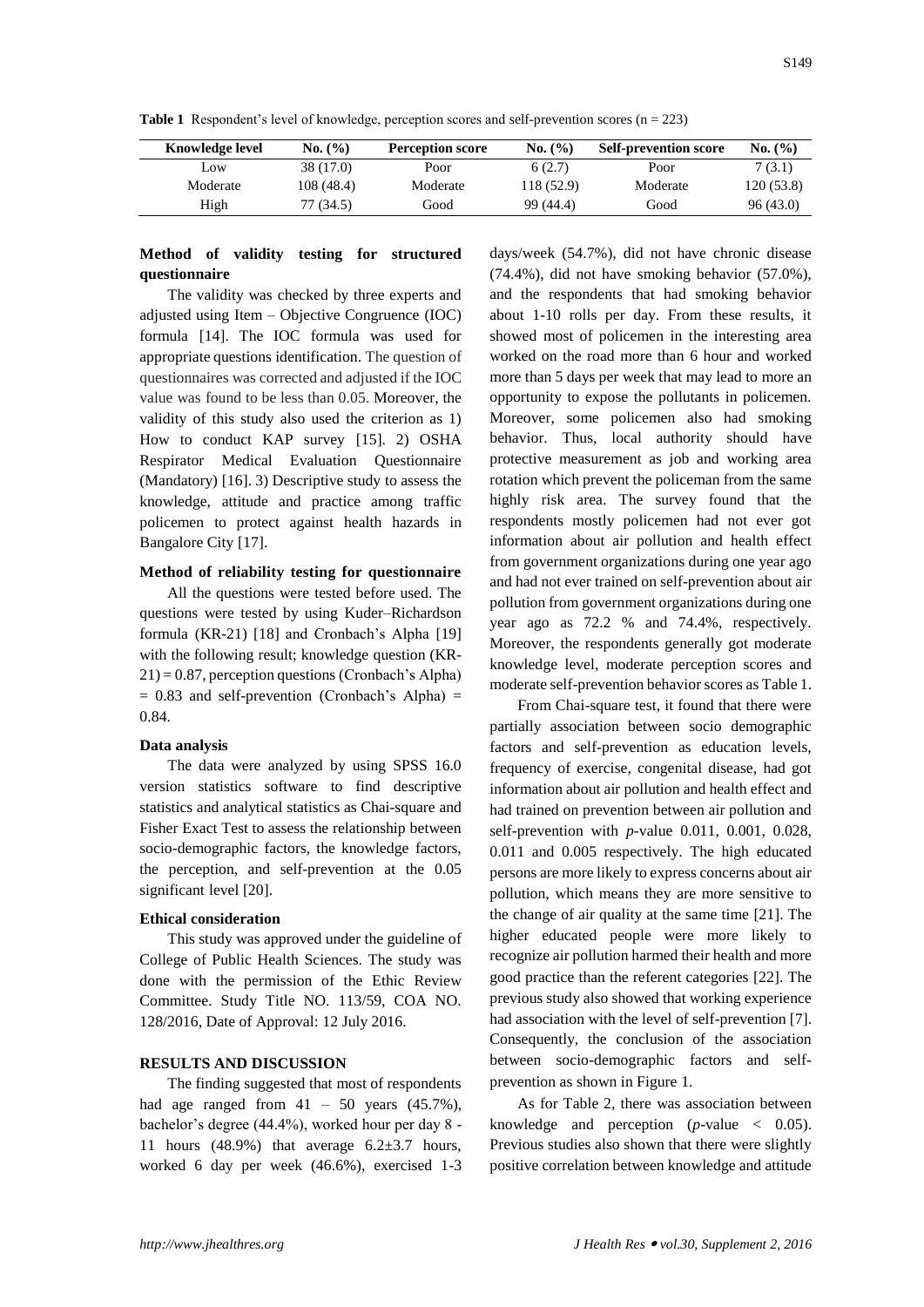| <b>The Education</b><br><b>Level</b>                                                                                                                                                      | <b>Frequency of</b><br>exercise                                                                                                                                                 | <b>Having congenital</b><br>disease                                                                                                                                                       | <b>Get the information</b><br>air pollution and<br>health effect                                                                                                  | Training on self-<br>prevention from air<br>pollution                                                           |
|-------------------------------------------------------------------------------------------------------------------------------------------------------------------------------------------|---------------------------------------------------------------------------------------------------------------------------------------------------------------------------------|-------------------------------------------------------------------------------------------------------------------------------------------------------------------------------------------|-------------------------------------------------------------------------------------------------------------------------------------------------------------------|-----------------------------------------------------------------------------------------------------------------|
| The higher<br>education had<br>more self-<br>prevent behavior<br>than the lower<br>education.                                                                                             | The person with<br>more frequency of<br>exercise had a<br>good behavior to<br>protect themselves<br>from air pollution<br>than people with<br>less frequency of<br>exercise.    | The respondent<br>who did not has<br>congenital disease<br>had better<br>behavior to protect<br>themselves from<br>air pollution than<br>the respondent<br>who has congenital<br>disease. | The respondent<br>who had got about<br>air pollution and<br>health effect from<br>qovernment<br>organizations<br>during one year<br>ago, they had<br>better self- | The respondent<br>who had trained<br>on prevention of<br>air pollution, they<br>had better self-<br>prevention. |
|                                                                                                                                                                                           |                                                                                                                                                                                 | <b>Result</b>                                                                                                                                                                             | prevention.                                                                                                                                                       |                                                                                                                 |
|                                                                                                                                                                                           |                                                                                                                                                                                 | <b>Preventive Measure</b>                                                                                                                                                                 |                                                                                                                                                                   |                                                                                                                 |
| To reduce the<br>gap between<br>respondent's<br>educations in<br>order to the<br>respondent who<br>is in lower group<br>education will<br>have better<br>behavior on self-<br>prevention. | To provide health<br>promotion<br>program for<br>respondents who<br>has less exercise<br>in order to have<br>better behavior to<br>protect<br>themselves from<br>air pollution. | To provide health<br>promotion program<br>for respondents<br>who has congenital<br>disease.                                                                                               | To provide<br>educational<br>training<br>programs.                                                                                                                | To provide<br>educational<br>training<br>programs.                                                              |

**Figure 1** Conclusion of the association between socio demographic factors and self-prevention

**Table 2** The relationship between knowledge and perception towards self-prevention of traffic policemen in Bangkok  $(n = 223)$ 

|         | <b>Perception</b> |          |          |                 |
|---------|-------------------|----------|----------|-----------------|
| Poor    | Moderate          | Good     | $\chi^2$ | <i>p</i> -value |
| No. (%) | No. (%)           | No. (%)  |          |                 |
|         |                   |          |          |                 |
| 5(13.2) | 19(50.0)          | 14(36.8) | 20.99    | $0.001*$        |
| 0(0.0)  | 62(57.4)          | 46(42.6) |          |                 |
| 1 (1.3) | 37(48.1)          | 39(50.6) |          |                 |
|         |                   |          |          |                 |

\* Significant at the 0.05 level (2-tailed)

**Table 3** The relationship between knowledge and self-prevention of traffic policemen in Bangkok (n = 223)

| Demographic variables | Poor      | Moderate  | Good     | $\chi$ <sup>2</sup> | <i>p</i> -value |
|-----------------------|-----------|-----------|----------|---------------------|-----------------|
|                       | No. (%)   | No. (%)   | No. (%)  |                     |                 |
| Knowledge             |           |           |          |                     |                 |
| Low                   | 19(50.0)  | 16(42.1)  | 3(7.9)   | 17.78               | $0.001*$        |
| Moderate              | 55 (50.9) | 47 (43.5) | 6(5.6)   |                     |                 |
| High                  | 17(22.1)  | 50(64.9)  | 10(13.0) |                     |                 |

\* Significant at the 0.05 level (2-tailed)

of children's respiratory health in Shanghai, China (spearman rank correlation were 0.40 at *p*-valve < 0.01) [\[21\]](#page-5-18). The knowledge was considered to be beneficial to attitude and the high levels of perception translated into a greater likelihood of engaging in protective practices [\[23\]](#page-5-20). From the study, it showed some respondent had poor perception with misunderstood about the health impacts from air pollution that could be only unhealthy people and the air pollution could not impact on the respiratory system because the respiratory system had immune system. Moreover, some respondents also misunderstood that dust

could not cause adverse health effect such as cells damage in the respiratory system [\[24\]](#page-5-21). Thus, the traffic policemen should acquire the information and get training about air pollution and health effect that provide them with more good perception.

From Table 3, there was association between knowledge and self-prevention ( $p$ -value  $<$  0.05). Other studies found that there was a relationship between knowledge and practice among traffic policeman to protected against health hazards generated by traffic air pollution in Bangalore City [\[17\]](#page-5-14). From the study, it showed some respondent did not know about the benefit and how to select of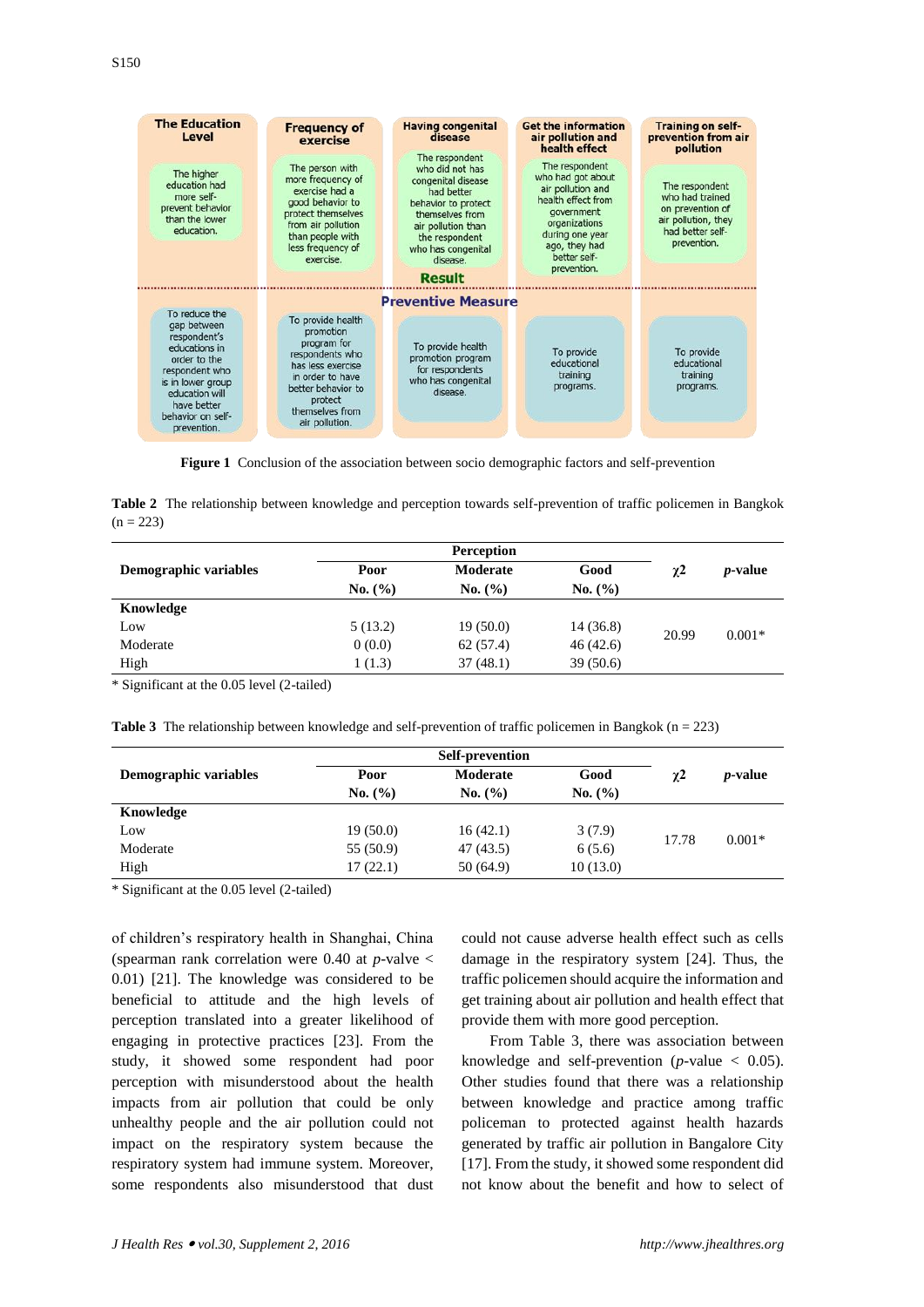|                       | <b>Self-prevention</b> |                          |                 |
|-----------------------|------------------------|--------------------------|-----------------|
| Demographic variables | Poor                   | <b>Moderate and Good</b> | <i>p</i> -value |
|                       | No. (%)                | No. (%)                  |                 |
| Perception            |                        |                          |                 |
| Poor                  | 5(83.3)                | 1(16.7)                  | 0.043           |
| Moderate and Good     | 86 (39.6)              | 131 (60.4)               |                 |

**Table 4** The relationship between perception and self-prevention of traffic policemen in Bangkok (n = 223) from Fisher Exact Test

respiratory protective equipment as well as some respondent did not get the information about how to properly wear a mask from government and the private sector. So, these problems that can bring about the poor self-prevention. The high levels of knowledge translated into a greater likelihood of engaging in protective practices [\[23\]](#page-5-20).

As the result, the Fisher Exact Test in Table 4, it also showed that there was signification between perception and self-prevention  $(p$ -value  $< 0.05$ ). This association corresponded with the perceived self-efficacy and perceived benefits were positively significantly correlated with behaviors of health promoting to prevent environmental lung diseases [\[25\]](#page-5-22). From the study, it showed some respondents had low perception which resulted in poor selfprevention because they perceived that it was not necessary to use face mask because it was able to little filter dust. Thus, related organizations should provide awareness program and training as well as provide adequate respiratory protective equipment (Face Mask) to make traffic policemen have more appropriate prevention behaviors.

#### **CONCLUSION**

This study indicated the traffic policemen should be gain the knowledge about air pollution and health effect from air pollution in order to induce the positive perception and good practice to prevent themselves from air pollution. The study therefore recommendations for the policy and implementations in terms of the local authority should operate to enhance knowledge and awareness of traffic policeman [\[10,](#page-5-7) [26\]](#page-5-23). Moreover, health education organizations should reduce the knowledge gap by organized and providing curriculum training program about air pollution, health effect and self-prevention. The curriculum training program have to appropriate for each age, work experience and rank order as well as the training programs should emphasis mainly on increasing the awareness of traffic policeman. Prevention and control disease department also

should support traffic policemen know the prevalence of occupational disease's traffic policemen and provide the air pollution information in order to encourage traffic policemen. Finally, Government should regulate and promote various activities to resolve the environmental problems. Environmental issues are regularly tracked continuously and inform the progress to the public from time to time [\[27\]](#page-5-24).

# **Further study**

This study was reported on knowledge and perception of adverse health effects associated with self-prevention from air pollution in traffic policemen, Bangkok. Future recommended should be focused on health disease, health risk checkup especially lung capacity and behavior change to improve the reliable and effective implementation program to avoid adverse health effects. Moreover, further study may concern about the type of face mask that the policeman should to wear and may focus on every traffic pollutants that harm the respiratory system.

# **ACKNOWLEDGEMENTS**

The author would like to express gratitude to Daisy Morknoy, Ph.D. for their precious time and giving comments in this study. This study received support of funding from the  $90<sup>th</sup>$ Anniversary of Chulalongkorn University Fund and the Grant for International Research Integration: Chula Research Scholar (GCURS\_59\_06\_79\_01) Ratchadaphiseksomphot Endowment Fund.

#### **REFERENCES**

- <span id="page-4-0"></span>1. Department of Transportation. The number of vehicles registered with Bangkok Metropolitan Administration in 2015. Academic Planning and Statistics Department Agency for the Management of Transport. [cited 2014 May 30]. Available from: https://data.go.th/Dataset Detail.aspx?id=19d8d378-6dfd-4a51-a16a-0dd5db308e14
- <span id="page-4-1"></span>2. Pollution Control Department. Thailand state of pollution report 2011-2015. [cited 2016 October 1]. Available from: http://www.pcd.go.th/public/Publications/